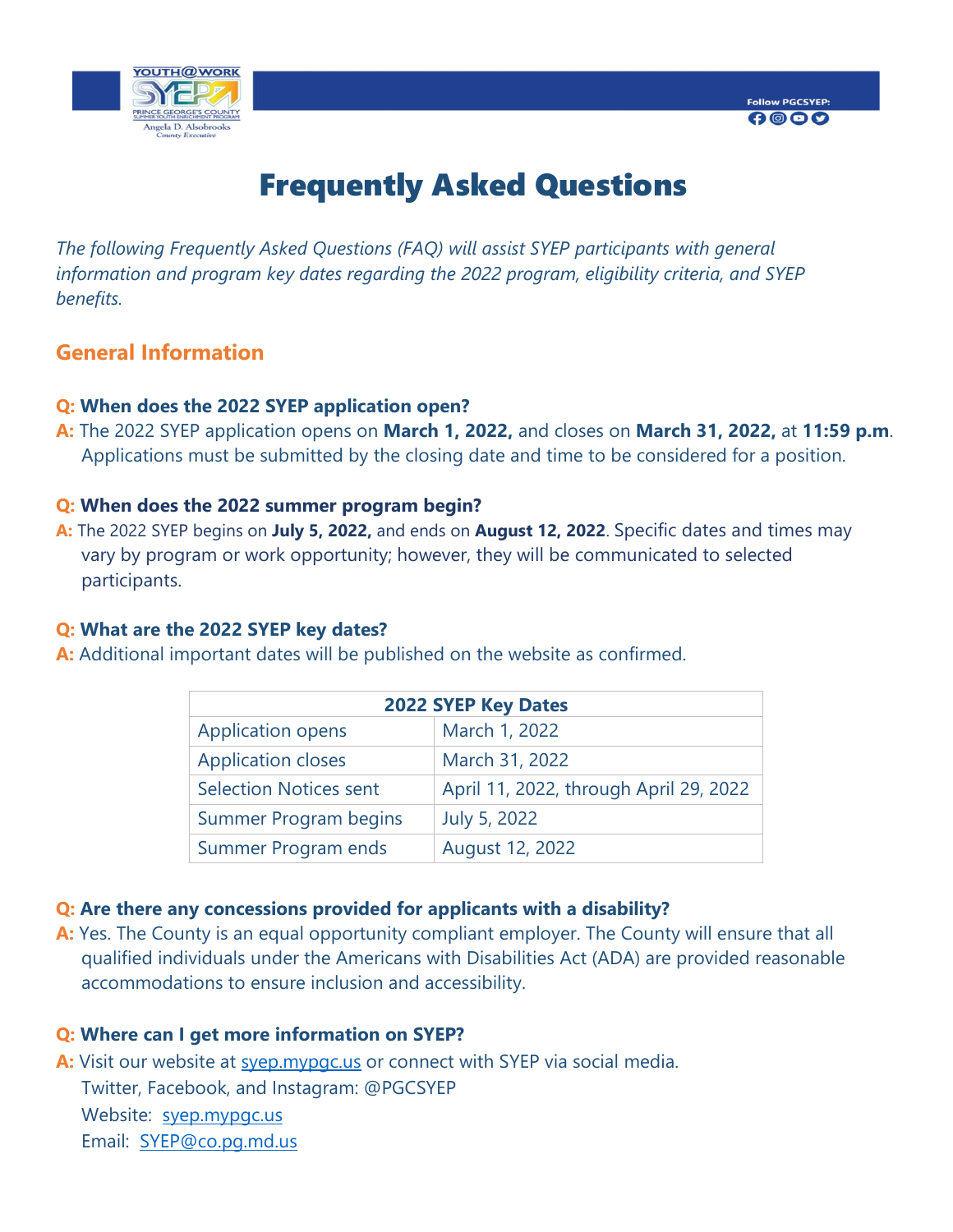# **Eligibility**

# **Q: What are the criteria to participate in SYEP?**

**A:** To be considered for the program, applicants must be:

- 1) A resident of Prince George's County, MD
- 2) At least 14 years old and no older than 22 years old by July 1, 2022, and
- 3) Legally eligible to work in the United States.

# **Q: Is there a maximum number of years someone can participate in the program? A:** No.

# **Q: Is the Job Readiness Training a prerequisite to be considered for a summer position?**

**A:** No. However, we encourage applicants to seek training that will prepare them for work.

# **SYEP Benefits**

# **Q: How does the SYEP benefit me?**

**A:** The SYEP experience allows you to:

- Explore your interests and career options
- Develop workplace, social, and leadership skills
- Build up your résumé or career portfolio
- Earn industry-based certifications
- Enhance your interviewing skills
- Complete work experience for college admissions; and earn pay while learning a new skill

# **Q: What jobs and enrichment opportunities are available under the SYEP?**

**A:** The program offers both virtual and limited in-person opportunities.

# **Troubleshooting**

# **Q: What if an applicant cannot log into the applicant tracking system? What should they do?**

**A:** Call the governmentjobs.com hotline at (855) 524-5627.

# **Q: What if there is no or limited Internet access at home?**

**A:** The employment application is web-based and can be accessed from any computer with Internet access.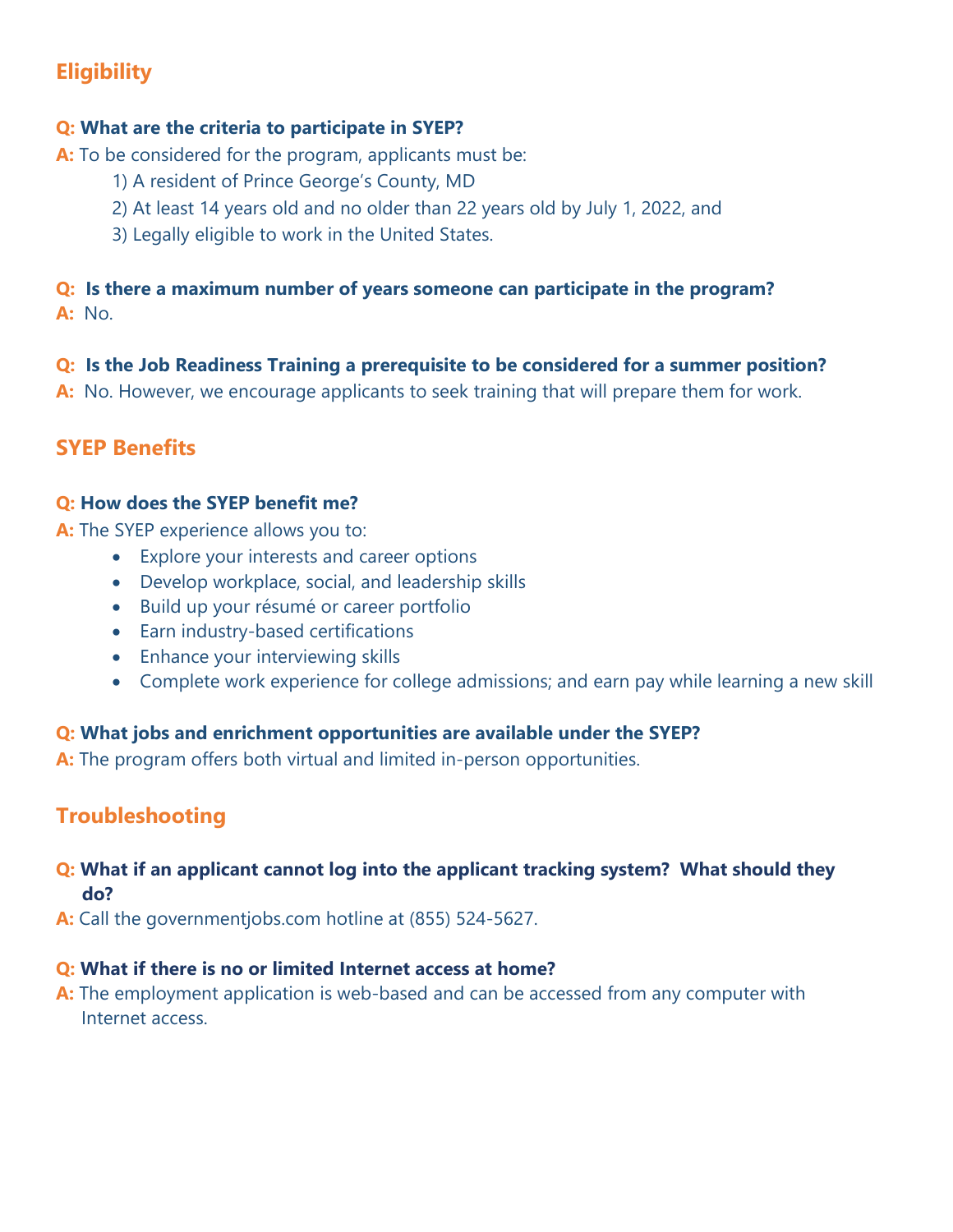# **Assignment Details**

- **Q:How will I know about the details of my assignment, my supervisor's contact information, and the days and hours of work?**
- **A:** Information regarding the work assignment, dates, and hours to report, and other pertinent information will be sent to the selected participants by email.

# **Application & Selection**

## **Q: Is it necessary to apply this year for an opportunity if involved last year?**

**A:** Yes, past participants who wish to participate again must apply.

# **Q: How do I apply for SYEP?**

**A:** There are multiple ways to apply:

- 1. Visit the County's website under **[Employment](https://www.princegeorgescountymd.gov/1818/Employment)** to view information on the SYEP application(s). Click "View All" under Quick Links on the top right-hand side of the page and the appropriate position(s). Opportunities for the summer will be found by clicking "Youth@Work/Summer Youth Enrichment Program." OR
- 2. Go to the SYEP website at [SYEP.mypgc.us](mailto:Youthatwork@mypgc.us) and select the link to apply for Summer Jobs.

# **Q: How do I accept a job offer?**

A: If you are extended a job offer, you will receive an email/ text message. Please log into the government jobs.com to accept the offer. Your log-in for government jobs is the same log-in information you used to apply for the SYEP position. You do not need to create a new account to log-in. Once you log in, go to Applications, and click view offer. You should be able to accept or reject your job offers. It is essential to note job offers are **time sensitive**. **You will not be able to accept the offer after your timeframe to accept has expired.**

# **Q: What happens after youth complete the online application?**

**A:** Periodic notifications regarding the Program will be sent via email and/or text, including employment offers. It is essential that you monitor your email account and/or phone and respond quickly to requests for information.

# **Q:Will all applicants be selected for a position?**

**A:** No. Applicants are chosen through an automated random selection process. There is a limited number of positions for each opportunity; therefore, not all applicants will be selected.

# **Q:What is the selection process?**

**A:** In general, the selection process is as outlined below:

- 1. Eligible candidates will be considered for each opportunity applied.
- 2. A feature in the applicant tracking system enables applications to be randomized.
- 3. An offer of employment is sent to randomly selected candidates. Interviews may be required for certain positions.
- 4. Candidates must accept the offer in a timely fashion to be hired for the position.